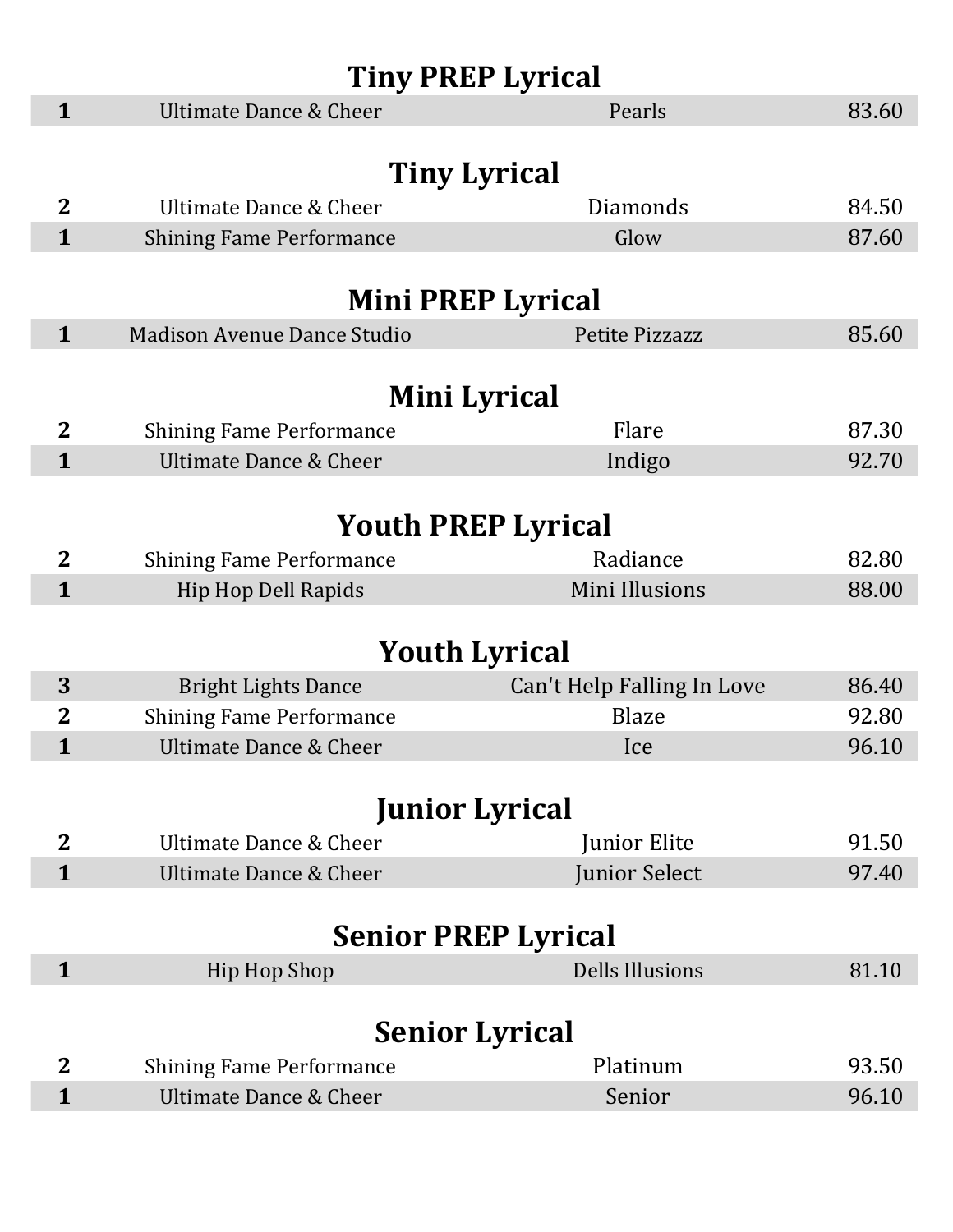| <b>Tiny Jazz</b>             |                                                                      |                          |       |  |
|------------------------------|----------------------------------------------------------------------|--------------------------|-------|--|
| $\mathbf{1}$                 | <b>Shining Fame Performance</b>                                      | Glow                     | 82.80 |  |
|                              |                                                                      |                          |       |  |
|                              |                                                                      | Mini PREP Jazz           |       |  |
| $\mathbf{1}$                 | <b>Shining Fame Performance</b>                                      | Shimmer                  | 84.90 |  |
|                              |                                                                      |                          |       |  |
|                              |                                                                      | Mini Jazz                |       |  |
| $\overline{2}$               | <b>Shining Fame Performance</b>                                      | Flare                    | 87.30 |  |
| $\mathbf{1}$                 | Ultimate Dance & Cheer                                               | Indigo                   | 92.00 |  |
|                              |                                                                      |                          |       |  |
|                              |                                                                      | <b>Youth PREP Jazz</b>   |       |  |
| $\mathbf{1}$                 | <b>Shining Fame Performance</b>                                      | Radiance                 | 84.00 |  |
|                              |                                                                      |                          |       |  |
|                              |                                                                      | <b>Youth Jazz</b>        |       |  |
| 3                            | Ultimate Dance & Cheer                                               | Cobalt                   | 88.10 |  |
| $\mathbf{2}$<br>$\mathbf{1}$ | <b>Shining Fame Performance</b><br><b>Ultimate Dance &amp; Cheer</b> | <b>Blaze</b>             | 93.90 |  |
|                              |                                                                      | Ice                      | 95.10 |  |
|                              |                                                                      | <b>Junior Jazz</b>       |       |  |
| $\mathbf{1}$                 | <b>Ultimate Dance &amp; Cheer</b>                                    | Junior Select            | 93.20 |  |
|                              |                                                                      |                          |       |  |
| <b>Senior Jazz</b>           |                                                                      |                          |       |  |
| 3                            | <b>Ultimate Dance &amp; Cheer</b>                                    | Senior Dream On          | 92.40 |  |
| $\mathbf{2}$                 | <b>Shining Fame Performance</b>                                      | Platinum                 | 92.50 |  |
| $\mathbf{1}$                 | <b>Ultimate Dance &amp; Cheer</b>                                    | <b>Senior Rising Sun</b> | 96.60 |  |
|                              |                                                                      |                          |       |  |
| <b>Tiny PREP Pom</b>         |                                                                      |                          |       |  |
| $\mathbf{2}$                 | Ultimate Dance & Cheer                                               | Pearls                   | 77.00 |  |
| $\mathbf{1}$                 | <b>Ultimate Dance &amp; Cheer</b>                                    | Rubies                   | 79.80 |  |
|                              |                                                                      |                          |       |  |
|                              |                                                                      | <b>Tiny Pom</b>          |       |  |
| $\mathbf{1}$                 | <b>Shining Fame Performance</b>                                      | Glow                     | 84.30 |  |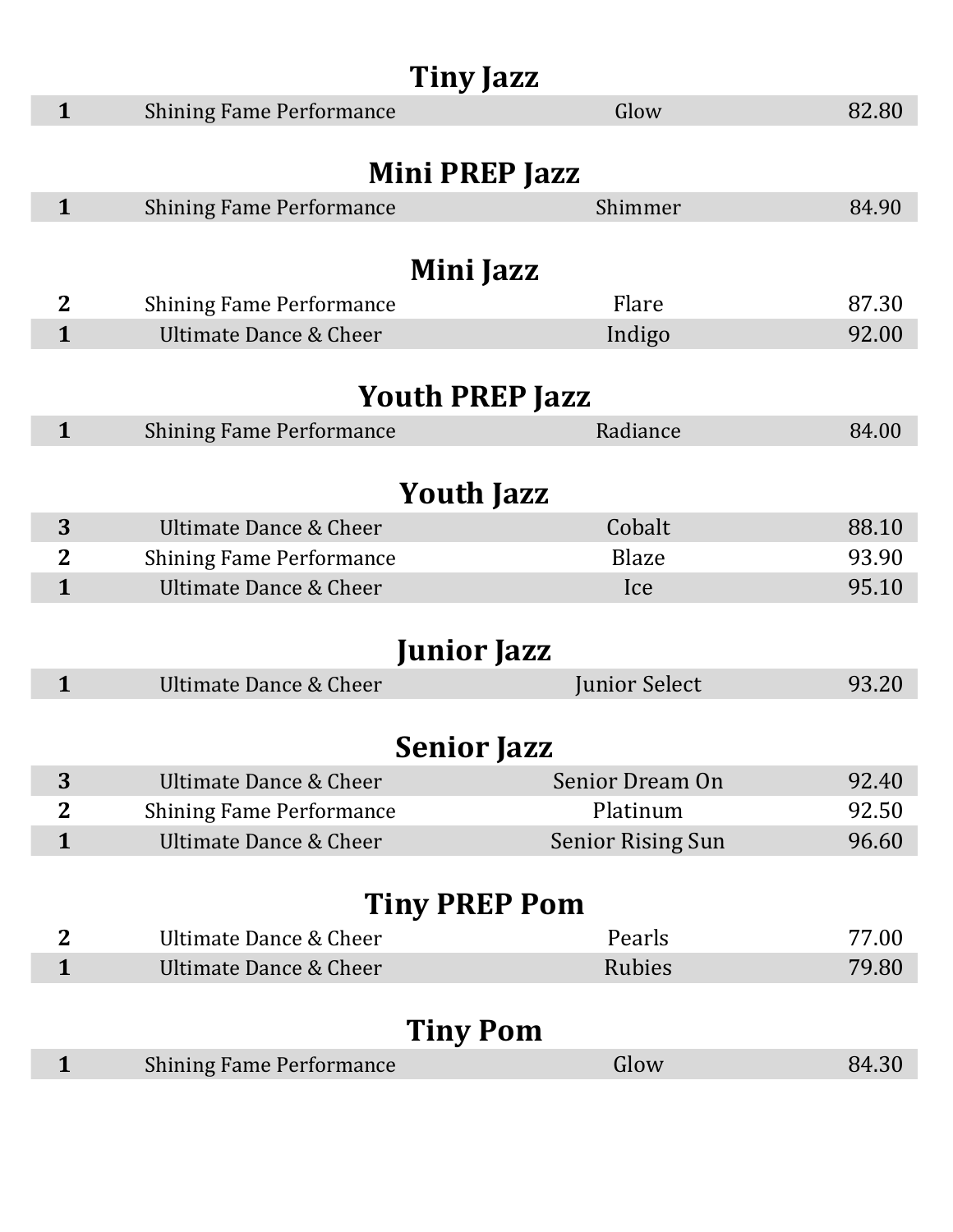| <b>Mini PREP Pom</b> |                                   |               |       |  |  |
|----------------------|-----------------------------------|---------------|-------|--|--|
| $\mathbf{2}$         | <b>Shining Fame Performance</b>   | Shimmer       | 74.70 |  |  |
| $\mathbf{1}$         | <b>Ultimate Dance &amp; Cheer</b> | Royal         | 83.80 |  |  |
|                      |                                   |               |       |  |  |
|                      | <b>Youth PREP Pom</b>             |               |       |  |  |
| $\mathbf{1}$         | <b>Shining Fame Performance</b>   | Radiance      | 79.20 |  |  |
|                      |                                   |               |       |  |  |
|                      | <b>Youth Pom</b>                  |               |       |  |  |
| $\overline{2}$       | Ultimate Dance & Cheer            | Cobalt        | 90.50 |  |  |
| $\mathbf{1}$         | <b>Shining Fame Performance</b>   | <b>Blaze</b>  | 93.70 |  |  |
|                      |                                   |               |       |  |  |
|                      | <b>Senior Pom</b>                 |               |       |  |  |
| $\overline{2}$       | <b>Shining Fame Performance</b>   | Platinum      | 95.80 |  |  |
| $\mathbf{1}$         | <b>Ultimate Dance &amp; Cheer</b> | Senior        | 97.10 |  |  |
|                      |                                   |               |       |  |  |
|                      | Tiny PREP Hip Hop                 |               |       |  |  |
| $\mathbf{1}$         | <b>Ultimate Dance &amp; Cheer</b> | <b>Rubies</b> | 87.60 |  |  |
|                      |                                   |               |       |  |  |
|                      | Tiny Hip Hop                      |               |       |  |  |
| $\mathbf{2}$         | Ultimate Dance & Cheer            | Diamonds      | 88.20 |  |  |
| 1                    | <b>Shining Fame Performance</b>   | Glow          | 91.30 |  |  |
|                      |                                   |               |       |  |  |
|                      | Mini PREP Hip Hop                 |               |       |  |  |
| $\mathbf{2}$         | <b>Shining Fame Performance</b>   | Shimmer       | 78.80 |  |  |
| $\mathbf{1}$         | <b>Ultimate Dance &amp; Cheer</b> | Royal         | 88.60 |  |  |
|                      |                                   |               |       |  |  |
|                      | Mini Hip Hop                      |               |       |  |  |
| $\mathbf{1}$         | <b>Ultimate Dance &amp; Cheer</b> | Indigo        | 88.40 |  |  |
|                      |                                   |               |       |  |  |
|                      | <b>Youth PREP Hip Hop</b>         |               |       |  |  |
| 1                    | <b>Shining Fame Performance</b>   | Radiance      | 78.70 |  |  |